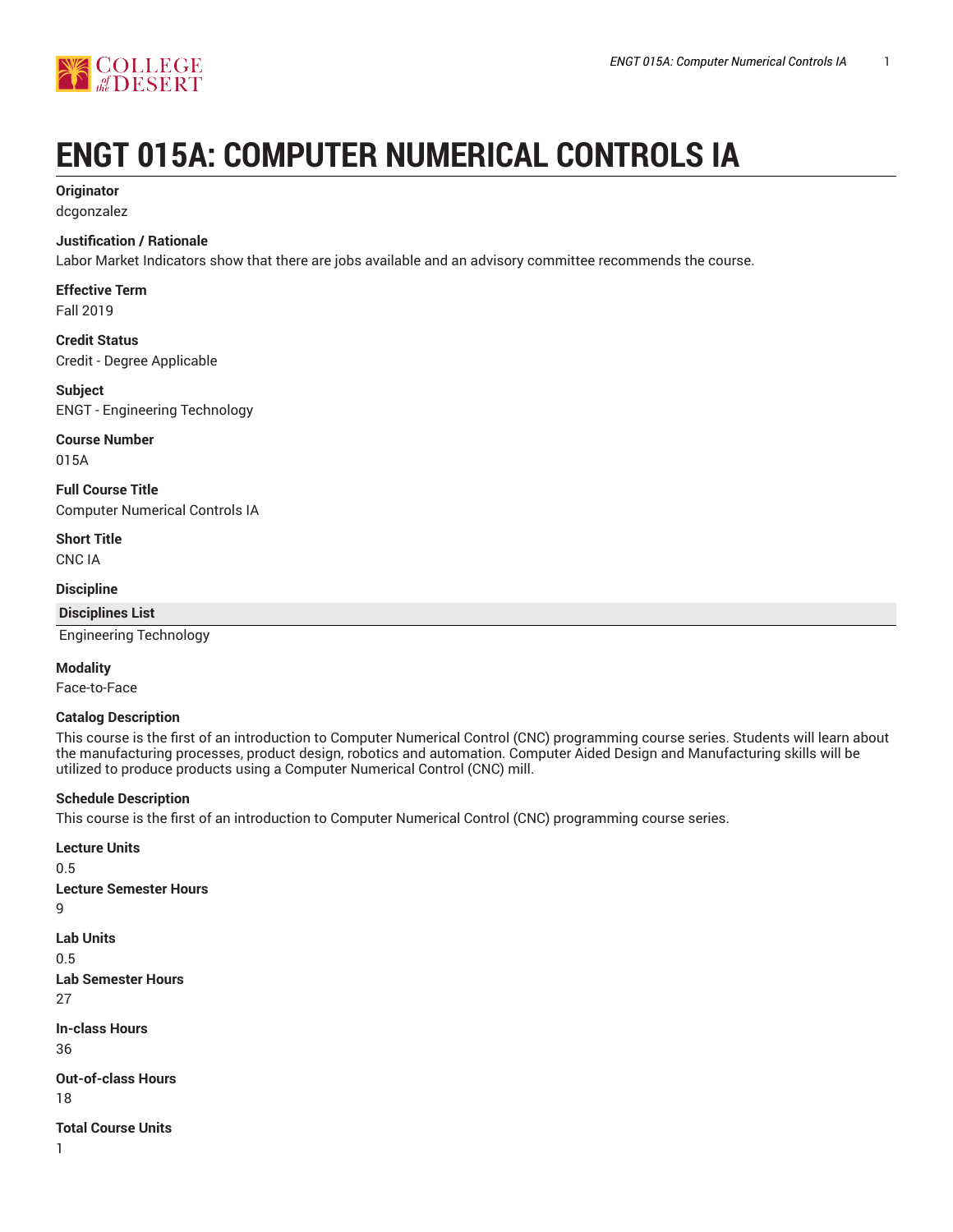

#### **Total Semester Hours**

54

# **Required Text and Other Instructional Materials**

**Resource Type** Book

# **Author**

Valentino, James V., Goldenberg, Joseph

**Title**

Introduction to Computer Numerical Control

**Edition**

5th

**Publisher**

Pearson

**Year** 2012

**College Level** Yes

**ISBN #** 978-0132176033

# **For Text greater than five years old, list rationale:**

This is the most recent edition of the book available.

# **Class Size Maximum**

30

# **Course Content**

- 1. Introduction to Computer Numerical Control (CNC) Manufacturing
	- a. Definition, concepts and advantages
	- b. Components
	- c. Advantages of CNC compared with NC
	- d. Financial Rewards
	- e. CNC machining centers and turning centers
	- f. Other types of CNC equipment
	- g. CNC input and storage media
- 2. Modern Machine Tool Controls
	- a. Types of system control
	- b. Loop Systems
	- c. Cartesian Coordinates
	- d. CNC Machine axes of motion
	- e. Tool positioning modes
	- f. Units used for Positioning Coordinates
- 3. Tooling for Hole and Milling Operations
	- a. Tooling for Drilling operations
	- b. Carbide Insert Technology
	- c. Tooling for hole operations that follow drilling
	- d. Cutting speeds and feeds
	- e. Tooling for profile milling and facing
	- f. Coated tooling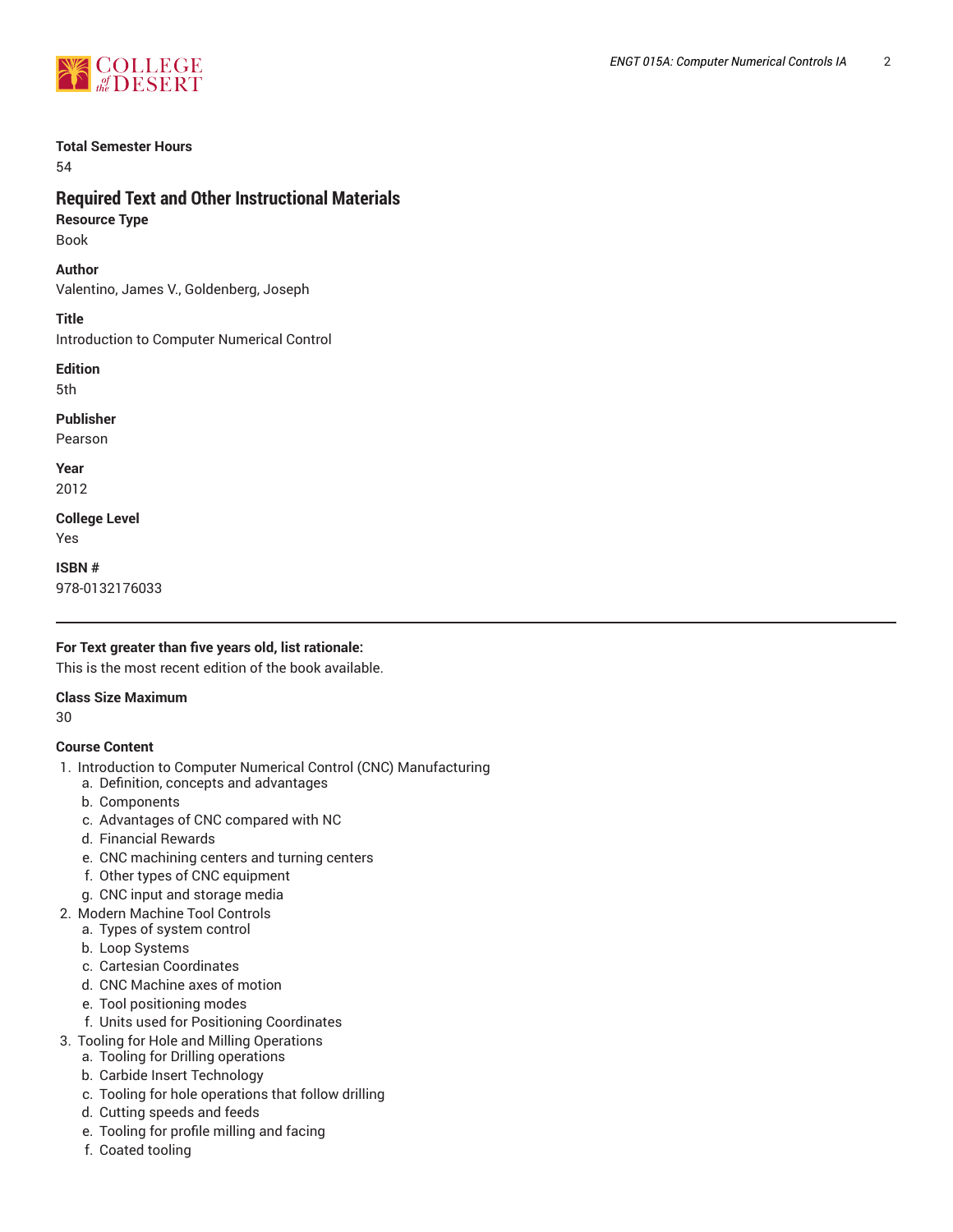

- g. Tool speeds and feeds for milling
- h. Feed directions for milling operations
- i. Cutting Fluids for CNC operations

# **Lab Content**

- 1. Introduction
- 2. Interfacing with CNC machine
- 3. Design of a part
- 4. Construction of part

#### **Course Objectives**

|             | <b>Objectives</b>                                                                                                                  |
|-------------|------------------------------------------------------------------------------------------------------------------------------------|
| Objective 1 | Identify the use of robotics in manufacturing.                                                                                     |
| Objective 2 | Identify what basic components comprise Computer Numerical Control (CNC) systems.                                                  |
| Objective 3 | Identify the different media used to input and store Computer Numerical Control programs                                           |
| Objective 4 | Analyze the two types of control systems used to output tool movement.                                                             |
| Objective 5 | Identify the two types of loop systems used with Computer Numerical Control controllers.                                           |
| Objective 6 | Evaluate Computer Numerical Control machine axis of motion.                                                                        |
| Objective 7 | Analyze the types and applications of drills used with Computer Numerical Control equipment.                                       |
| Objective 8 | Identify and describe the tooling used for such hole operations as boring, reaming, tapping, counterboring, and<br>countersinking. |
| Objective 9 | Create a program to produce a drilled part from a blank using holing operations.                                                   |

#### **Student Learning Outcomes**

|  |  | Upon satisfactory completion of this course, students will be able to: |
|--|--|------------------------------------------------------------------------|
|--|--|------------------------------------------------------------------------|

Outcome 1 Write simple Computer Numeric Control (CNC) milling programs with the aid of preset commands.

# **Methods of Instruction**

| <b>Method</b>      | Please provide a description or examples of how each instructional<br>method will be used in this course.                                                     |
|--------------------|---------------------------------------------------------------------------------------------------------------------------------------------------------------|
| Collaborative/Team | Students will be expected to work with other students in a lab setting and<br>also to study for homework and exams.                                           |
| <b>Discussion</b>  | During lecture students will be expected to discuss the material and<br>answer questions.                                                                     |
| Laboratory         | Laboratory will provide a hands-on learning approach of the theory<br>provided in lecture.                                                                    |
| Lecture            | Lecture will be provided to introduce and explain the material to the<br>students.                                                                            |
| Participation      | Students are expected to participate in lecture and lab by giving<br>feedback, answering questions, staying attentive, and performing the lab<br>experiments. |

# **Methods of Evaluation**

| <b>Method</b>                             | Please provide a description or examples of how<br>each evaluation method will be used in this course.                                                                                                         | <b>Type of Assignment</b> |
|-------------------------------------------|----------------------------------------------------------------------------------------------------------------------------------------------------------------------------------------------------------------|---------------------------|
| Computational/problem-solving evaluations | Students will be assigned homework and quizzes<br>over Canvas. Also, labwork will utilize both<br>Computer Aided Design and CNC machines that<br>require computational problem solving.                        | In and Out of Class       |
| Group activity participation/observation  | During lab students will work in teams to perform<br>and solve the lab report.                                                                                                                                 | In and Out of Class       |
| Laboratory projects                       | During Lab students will be expected to discuss<br>with their classmates the purpose of the lab and<br>their findings. Laboratory projects will be assigned<br>to teach students how to operate a CNC machine. | In and Out of Class       |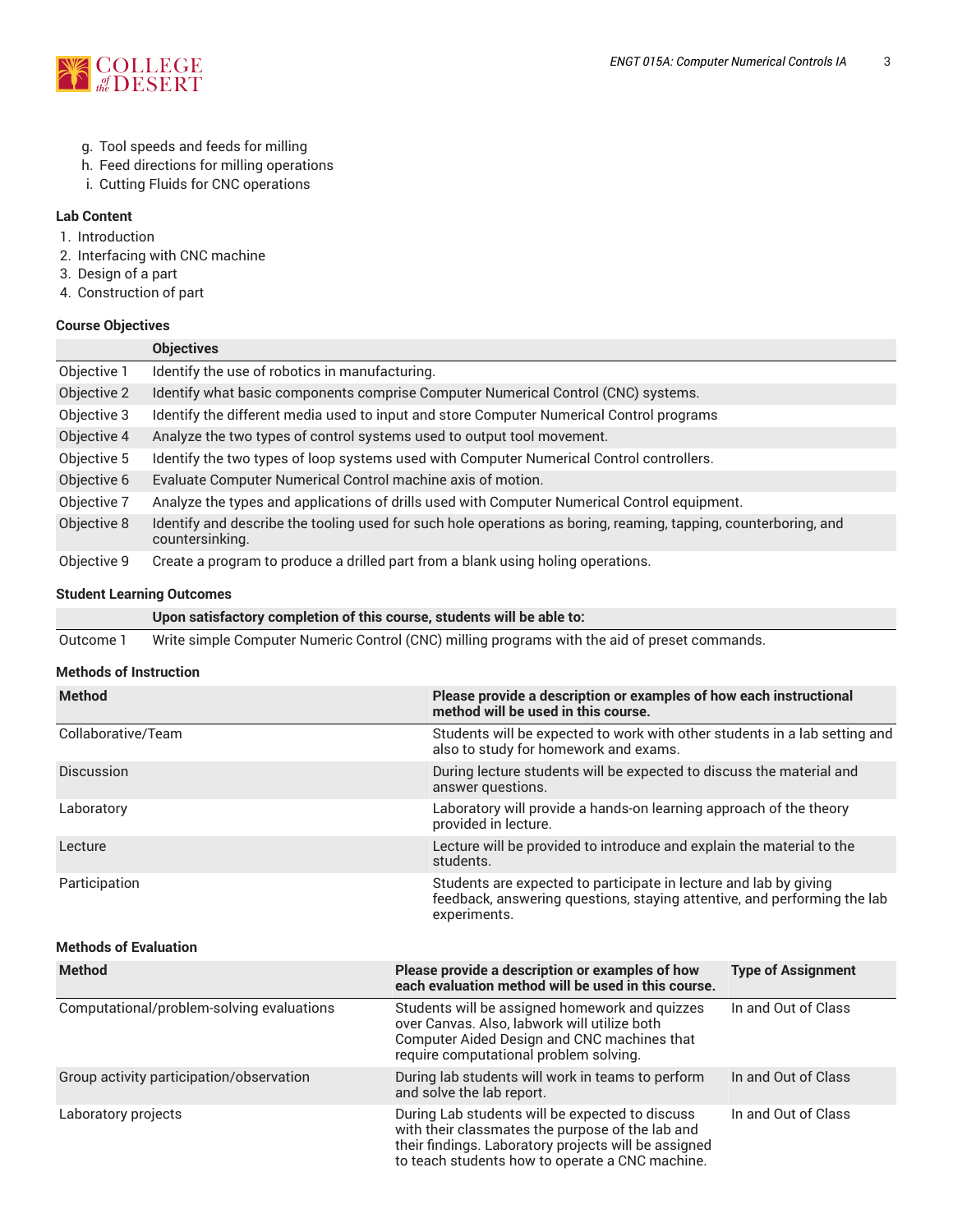

| Mid-term and final evaluations     | Students will be tested through Canvas to determine In Class Only<br>their understanding of the material. |                   |
|------------------------------------|-----------------------------------------------------------------------------------------------------------|-------------------|
| Student participation/contribution | Students will be evaluated by their participation in<br>both lecture and lab.                             | In Class Only     |
| Tests/Quizzes/Examinations         | Quizzes and Exams will include multiple choice<br>questions.                                              | In Class Only     |
| Written homework                   | Homework will be assigned via Canvas and some<br>questions will require a written answer.                 | Out of Class Only |

#### **Assignments**

#### **Other In-class Assignments**

- 1. Take notes
- 2. Participate in discussion
- 3. Quizzes
- 4. Labs
- 5. Lab notebooks
- 6. Midterm/Final Exams

#### **Other Out-of-class Assignments**

- 1. Lab write up
- 2. Reading assignments
- 3. Writing assignments

#### **Grade Methods**

Letter Grade Only

# **MIS Course Data**

#### **CIP Code**

15.0000 - Engineering Technology, General.

#### **TOP Code**

092400 - Engineering Technology, General

**SAM Code**

C - Clearly Occupational

**Basic Skills Status** Not Basic Skills

**Prior College Level** Not applicable

**Cooperative Work Experience** Not a Coop Course

**Course Classification Status** Credit Course

**Approved Special Class** Not special class

**Noncredit Category** Not Applicable, Credit Course

**Funding Agency Category** Not Applicable